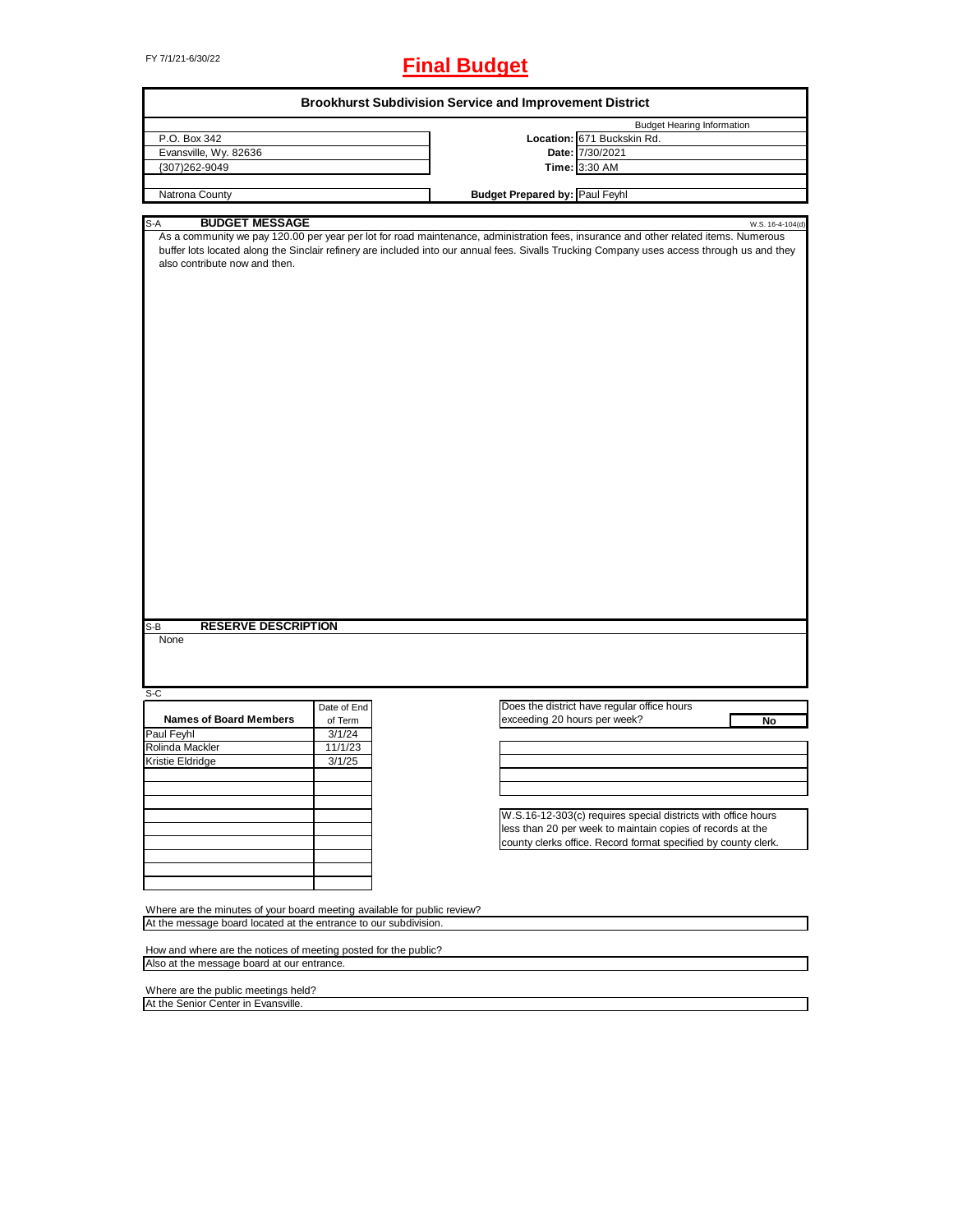### **FINAL BUDGET SUMMARY**

|       | <b>OVERVIEW</b>                                             | 2019-2020<br>Actual | 2020-2021<br>Estimated | 2021-2022<br>Proposed | Final Approval |
|-------|-------------------------------------------------------------|---------------------|------------------------|-----------------------|----------------|
|       |                                                             |                     |                        |                       |                |
| $S-1$ | <b>Total Budgeted Expenditures</b>                          | \$4,855             | \$4,875                | \$6,155               | \$6,155        |
| $S-2$ | <b>Total Principal to Pay on Debt</b>                       | \$0                 | \$0                    | \$0                   | \$0            |
| $S-3$ | <b>Total Change to Restricted Funds</b>                     | \$0                 | \$0 <sub>1</sub>       | \$0                   | \$0            |
|       |                                                             |                     |                        |                       |                |
| $S-4$ | <b>Total General Fund and Forecasted Revenues Available</b> | \$63,958            | \$66,501               | \$74,681              | \$74,681       |
|       |                                                             |                     |                        |                       |                |
| $S-5$ | Amount requested from County Commissioners                  | \$13,824            | \$16,367               | \$14,011              | \$14,011       |
|       |                                                             |                     |                        |                       |                |
| $S-6$ | <b>Additional Funding Needed:</b>                           |                     |                        | \$0                   | \$0            |

|                   | <b>REVENUE SUMMARY</b>                       | 2019-2020       | 2020-2021  | 2021-2022                                               | <b>Final Approval</b>  |
|-------------------|----------------------------------------------|-----------------|------------|---------------------------------------------------------|------------------------|
|                   |                                              | Actual          | Estimated  | Proposed                                                |                        |
|                   |                                              |                 |            |                                                         |                        |
| $S-7$             | <b>Operating Revenues</b>                    | \$0             | \$0        | \$0                                                     | \$0                    |
| $S-8$             | Tax levy (From the County Treasurer)         | \$13.824        | \$16.367   | \$14.011                                                | \$14.011               |
| $S-9$             | <b>Government Support</b>                    | \$0             | \$0        | \$0                                                     | \$0                    |
| $S-10$            | Grants                                       | \$0             | \$0        | \$0                                                     | \$0                    |
| $S-11$            | Other County Support (Not from Co. Treas.)   | \$0             | \$0        | \$0                                                     | \$0                    |
| $S-12$            | <b>Miscellaneous</b>                         | \$0             | \$0        | \$0                                                     | $\overline{30}$        |
| $S-13$            | <b>Other Forecasted Revenue</b>              | \$0             | \$0        | \$0                                                     | \$0                    |
| $S-14$            | <b>Total Revenue</b>                         | \$13,824        | \$16,367   | \$14,011                                                | \$14.011               |
| FY 7/1/21-6/30/22 |                                              |                 |            | Brookhurst Subdivision Service and Improvement District |                        |
|                   |                                              | 2019-2020       | 2020-2021  | 2021-2022                                               |                        |
|                   | <b>EXPENDITURE SUMMARY</b>                   | Actual          | Estimated  | Proposed                                                | <b>Final Approval</b>  |
|                   |                                              |                 |            |                                                         |                        |
| $S-15$            | <b>Capital Outlay</b>                        | \$0             | \$0        | \$0                                                     | \$0                    |
| $S-16$            | <b>Interest and Fees On Debt</b>             | \$0             | \$0        | \$0                                                     | \$0                    |
| $S-17$            | Administration                               | \$850           | \$1,093    | \$850                                                   | \$850                  |
| $S-18$            | <b>Operations</b>                            | \$1,200         | \$1,152    | \$2,500                                                 | \$2,500                |
| $S-19$            | <b>Indirect Costs</b>                        | \$2,805         | \$2,630    | \$2,805                                                 | \$2,805                |
| <b>S-20R</b>      | <b>Expenditures paid by Reserves</b>         | \$0             | \$0        | \$0                                                     | \$0                    |
| $S-20$            | <b>Total Expenditures</b>                    | \$4,855         | \$4,875    | \$6,155                                                 | \$6,155                |
|                   |                                              |                 |            |                                                         |                        |
|                   | <b>DEBT SUMMARY</b>                          | 2019-2020       | 2020-2021  | 2021-2022                                               | <b>Final Approval</b>  |
|                   |                                              | Actual          | Estimated  | Proposed                                                |                        |
|                   |                                              |                 |            |                                                         |                        |
|                   |                                              |                 |            |                                                         |                        |
| $S-21$            | <b>Principal Paid on Debt</b>                | \$0             | \$0        | \$0                                                     | \$0                    |
|                   |                                              | 2019-2020       | 2020-2021  |                                                         |                        |
|                   | <b>CASH AND INVESTMENTS</b>                  | Actual          | Estimated  | 2021-2022<br>Proposed                                   | <b>Final Approval</b>  |
|                   |                                              |                 |            |                                                         |                        |
| $S-22$            | <b>TOTAL GENERAL FUNDS</b>                   | \$50.134        | \$50.134   | \$60.670                                                | \$60,670               |
|                   |                                              |                 |            |                                                         |                        |
|                   | <b>Summary of Reserve Funds</b>              |                 |            |                                                         |                        |
| $S-23$            | <b>Beginning Balance in Reserve Accounts</b> |                 |            |                                                         |                        |
| $S-24$            | a. Sinking and Debt Service Funds            | \$0             | \$0        | \$0                                                     | \$0                    |
| $S-25$            | b. Reserves                                  | \$0             | \$0        | \$0                                                     | \$0                    |
| $S-26$            | c. Bond Funds                                | \$0             | \$0        | \$0                                                     | \$0                    |
|                   | Total Reserves (a+b+c)                       | \$0             | \$0        | \$0                                                     | \$0                    |
| $S-27$            | Amount to be added                           |                 |            |                                                         |                        |
| $S-28$            | a. Sinking and Debt Service Funds            | \$0             | \$0        | \$0                                                     | \$0                    |
| $S-29$            | b. Reserves                                  | \$0             | \$0        | \$0                                                     | \$0                    |
| $S-30$            | c. Bond Funds                                | $\overline{50}$ | \$0        | \$0                                                     | \$0                    |
|                   | Total to be added (a+b+c)                    | \$0             | \$0        | \$0                                                     | \$0                    |
|                   |                                              |                 |            |                                                         |                        |
| $S-31$<br>$S-32$  | <b>Subtotal</b><br>Less Total to be spent    | \$0<br>\$0      | \$0<br>\$0 | \$0<br>\$0                                              | \$0<br>$\overline{50}$ |

*End of Summary*

*Budget Officer / District Official (if not same as "Submitted by")*

Date adopted by Special District

#### Evansville, Wy. 82636 **DISTRICT ADDRESS:** P.O. Box 342 **PREPARED BY:** PREPARED BY: Paul Feyhl

**DISTRICT PHONE:** {307)262-9049

1/23/19 *Form approved by Wyoming Department of Audit, Public Funds Division Prepared in compliance with the Uniform Municipal Fiscal Procedures Act (W.S. 16-4-101 through 124) as it applies.*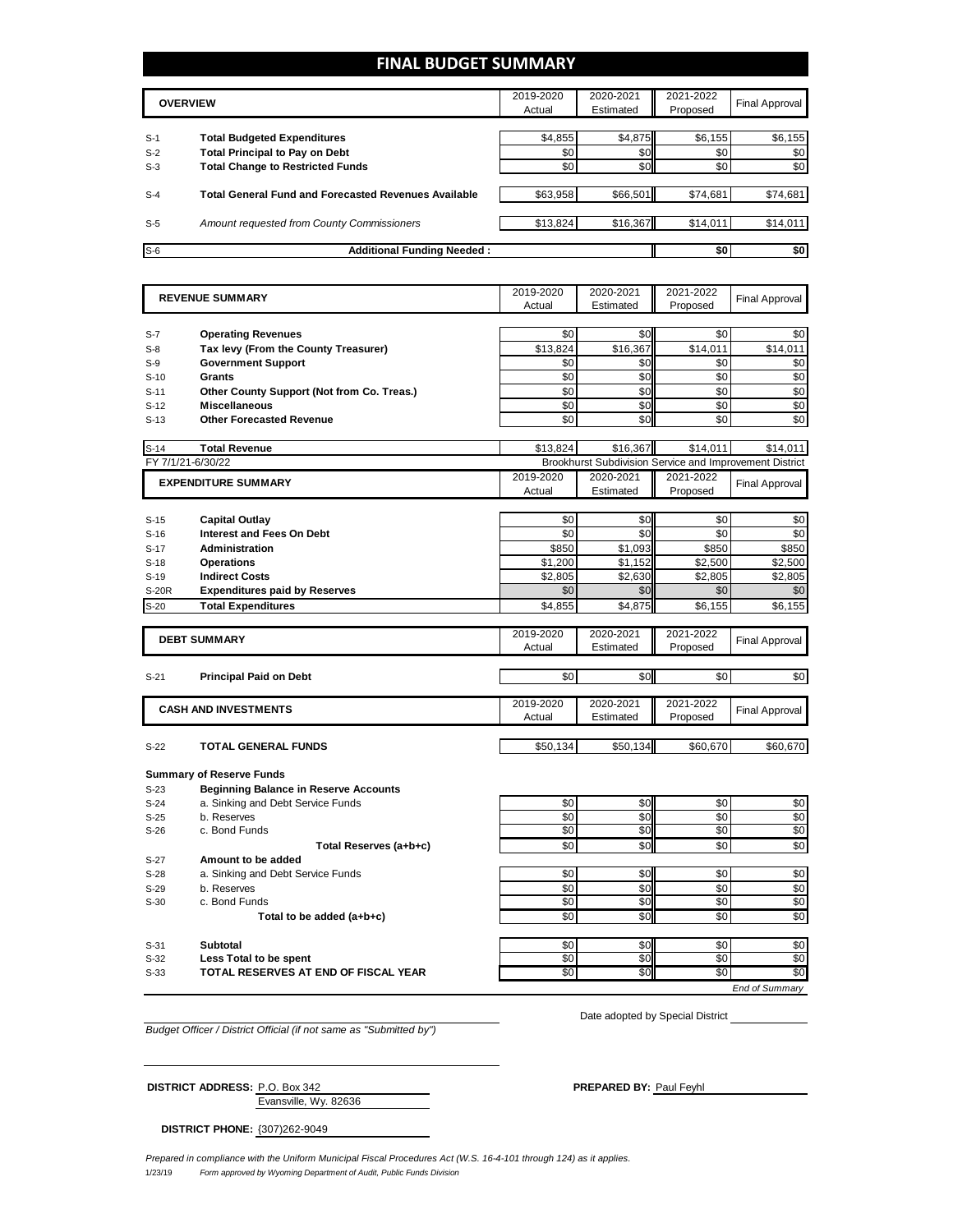Brookhurst Subdivision Service and Improvement Distric **NAME OF DISTRICT/BOARD**

**FYE** 6/30/2022

|                    | <b>NAME OF DISTRICT/BOARD</b>                                                          |                                 |                     |                        |                       |                       |
|--------------------|----------------------------------------------------------------------------------------|---------------------------------|---------------------|------------------------|-----------------------|-----------------------|
|                    | PROPERTY TAXES AND ASSESSMENTS                                                         |                                 |                     |                        |                       |                       |
|                    |                                                                                        | <b>DOA Chart</b><br>of Accounts | 2019-2020<br>Actual | 2020-2021<br>Estimated | 2021-2022<br>Proposed | <b>Final Approval</b> |
| $R-1$<br>$R - 1.1$ | <b>Property Taxes and Assessments Received</b><br>Tax Levy (From the County Treasurer) | 4001                            | \$13,824            | \$16,367               | \$14,011              | \$14,011              |
| $R-1.2$            | Other County Support (see note on the right)                                           | 4005                            |                     |                        |                       |                       |
|                    | <b>FORECASTED REVENUE</b>                                                              |                                 |                     |                        |                       |                       |
|                    |                                                                                        |                                 |                     |                        |                       |                       |
|                    |                                                                                        | <b>DOA Chart</b><br>of Accounts | 2019-2020<br>Actual | 2020-2021<br>Estimated | 2021-2022<br>Proposed | <b>Final Approval</b> |
| $R-2$              | <b>Revenues from Other Governments</b>                                                 |                                 |                     |                        |                       |                       |
| $R - 2.1$          | State Aid                                                                              | 4211                            |                     |                        |                       |                       |
| $R - 2.2$          | Additional County Aid (non-treasurer)                                                  | 4237                            |                     |                        |                       |                       |
|                    | R-2.3 City (or Town) Aid                                                               | 4237                            |                     |                        |                       |                       |
| $R - 2.4$          | Other (Specify)                                                                        | 4237                            |                     |                        |                       |                       |
| $R - 2.5$          | <b>Total Government Support</b>                                                        |                                 | \$0                 | \$0                    | $\sqrt{6}$            | $\sqrt{6}$            |
| $R-3$              | <b>Operating Revenues</b>                                                              |                                 |                     |                        |                       |                       |
| $R - 3.1$          | <b>Customer Charges</b>                                                                | 4300                            |                     |                        |                       |                       |
| $R - 3.2$          | Sales of Goods or Services                                                             | 4300                            |                     |                        |                       |                       |
|                    | R-3.3 Other Assessments                                                                | 4503                            |                     |                        |                       |                       |
| $R - 3.4$          | <b>Total Operating Revenues</b>                                                        |                                 | \$0                 | \$0                    | \$0                   | \$0                   |
| $R - 4$            | <b>Grants</b>                                                                          |                                 |                     |                        |                       |                       |
| $R - 4.1$          | <b>Direct Federal Grants</b>                                                           | 4201                            |                     |                        |                       |                       |
|                    | R-4.2 Federal Grants thru State Agencies                                               | 4201                            |                     |                        |                       |                       |
| $R - 4.3$          | Grants from State Agencies                                                             | 4211                            |                     |                        |                       |                       |
| $R - 4.4$          | <b>Total Grants</b>                                                                    |                                 | \$0                 | \$0                    | \$0                   | \$0                   |
| $R-5$              | <b>Miscellaneous Revenue</b>                                                           |                                 |                     |                        |                       |                       |
| $R - 5.1$          | Interest                                                                               | 4501                            |                     |                        |                       |                       |
| $R-5.2$            | Other: Specify                                                                         | 4500                            |                     |                        |                       |                       |
| $R - 5.3$          | Other: Additional                                                                      |                                 |                     |                        |                       |                       |
| $R - 5.4$          | <b>Total Miscellaneous</b>                                                             |                                 | \$0                 | \$0                    | \$0                   | \$0                   |
| $R - 5.5$          | <b>Total Forecasted Revenue</b>                                                        |                                 | \$0                 | \$0                    | \$0                   | \$0                   |
| $R-6$              | <b>Other Forecasted Revenue</b>                                                        |                                 |                     |                        |                       |                       |
| $R-6.1$            | a. Other past due as estimated by Co. Treas.                                           | 4004                            |                     |                        |                       |                       |
| $R-6.2$            | b. Other forecasted revenue (specify):                                                 |                                 |                     |                        |                       |                       |
| $R-6.3$            |                                                                                        | 4500                            |                     |                        |                       |                       |
| $R-6.4$            |                                                                                        | 4500                            |                     |                        |                       |                       |
| $R - 6.5$          |                                                                                        |                                 |                     |                        |                       |                       |

R-6.6 **Total Other Forecasted Revenue (a+b)** \$0 \$0 \$0 \$0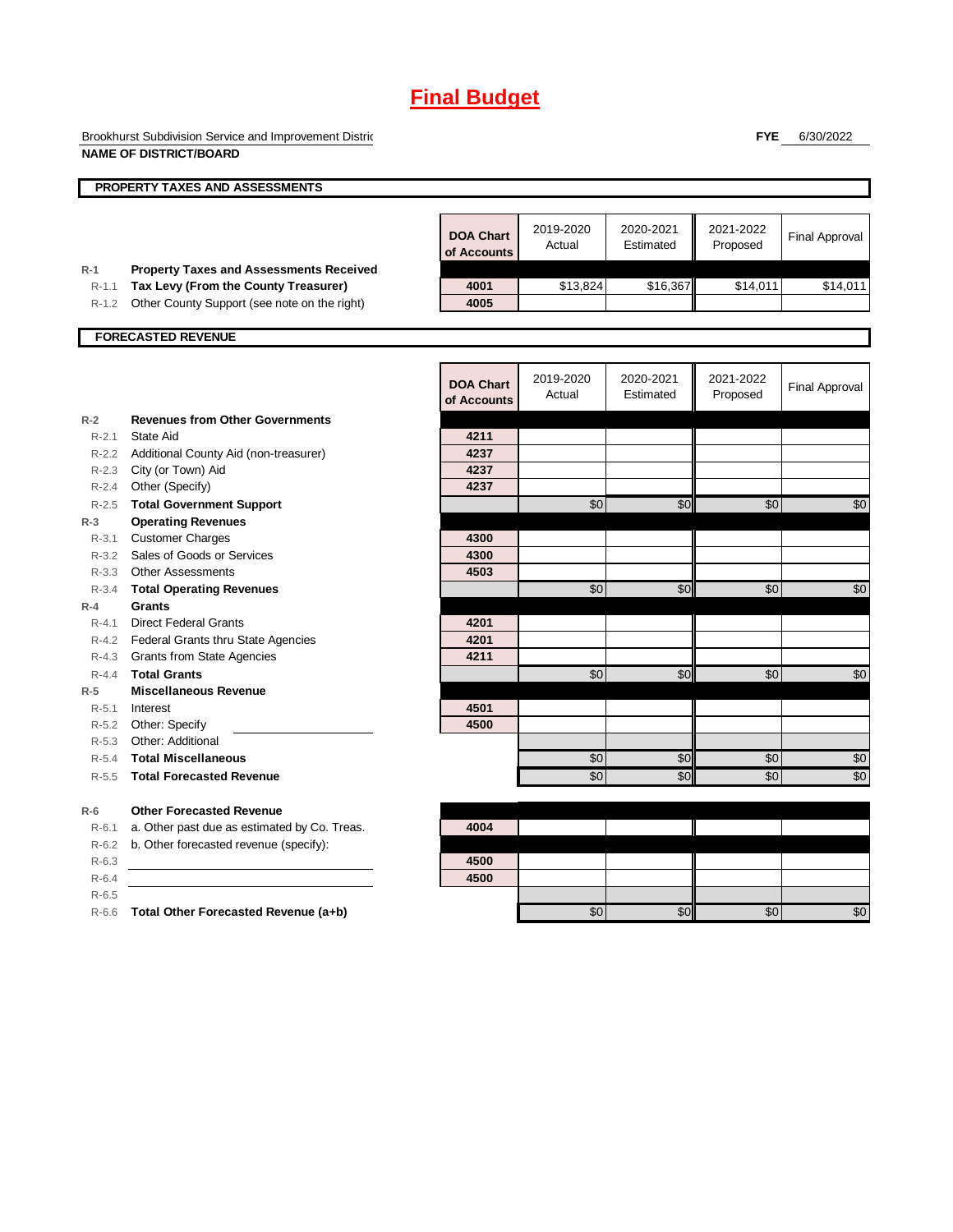### **CAPITAL OUTLAY BUDGET**

|           |                         | u acco |
|-----------|-------------------------|--------|
| E-1       | <b>Capital Outlay</b>   |        |
| $E - 1.1$ | <b>Real Property</b>    | 6201   |
| $E-1.2$   | Vehicles                | 6210   |
| $E-1.3$   | <b>Office Equipment</b> | 6211   |
| $E - 1.4$ | Other (Specify)         |        |
| $E-1.5$   |                         | 6200   |
| $E-1.6$   |                         | 6200   |
| $E-1.7$   |                         |        |
| $E-1.8$   | TOTAL CAPITAL OUTLAY    |        |

|         |                             | <b>DOA Chart</b><br>of Accounts | 2019-2020<br>Actual | 2020-2021<br>Estimated | 2021-2022<br>Proposed | <b>Final Approval</b> |
|---------|-----------------------------|---------------------------------|---------------------|------------------------|-----------------------|-----------------------|
|         | <b>Capital Outlay</b>       |                                 |                     |                        |                       |                       |
| $E-1.1$ | <b>Real Property</b>        | 6201                            |                     |                        |                       |                       |
| $E-1.2$ | Vehicles                    | 6210                            |                     |                        |                       |                       |
| $E-1.3$ | Office Equipment            | 6211                            |                     |                        |                       |                       |
| $E-1.4$ | Other (Specify)             |                                 |                     |                        |                       |                       |
| $E-1.5$ |                             | 6200                            |                     |                        |                       |                       |
| $E-1.6$ |                             | 6200                            |                     |                        |                       |                       |
| $E-1.7$ |                             |                                 |                     |                        |                       |                       |
| $E-1.8$ | <b>TOTAL CAPITAL OUTLAY</b> |                                 | \$0                 | \$0 <sub>1</sub>       | \$0                   | \$0                   |
|         |                             |                                 |                     |                        |                       |                       |

#### **ADMINISTRATION BUDGET**

|           |                                                                                           | <b>DOA Chart</b><br>of Accounts | 2019-2020<br>Actual | 2020-2021<br>Estimated | 2021-2022<br>Proposed | <b>Final Approval</b> |
|-----------|-------------------------------------------------------------------------------------------|---------------------------------|---------------------|------------------------|-----------------------|-----------------------|
| $E-2$     | <b>Personnel Services</b>                                                                 |                                 |                     |                        |                       |                       |
| $E - 2.1$ | Administrator                                                                             | 7002                            |                     |                        |                       |                       |
| $E - 2.2$ | Secretary                                                                                 | 7003                            |                     |                        |                       |                       |
| $E - 2.3$ | Clerical                                                                                  | 7004                            |                     |                        |                       |                       |
| $E - 2.4$ | Other (Specify)                                                                           |                                 |                     |                        |                       |                       |
| $E-2.5$   |                                                                                           | 7005                            |                     |                        |                       |                       |
| $E - 2.6$ |                                                                                           | 7005                            |                     |                        |                       |                       |
| $E - 2.7$ |                                                                                           |                                 |                     |                        |                       |                       |
| $E-3$     | <b>Board Expenses</b>                                                                     |                                 |                     |                        |                       |                       |
| $E - 3.1$ | <b>Travel</b>                                                                             | 7011                            |                     |                        |                       |                       |
| $E - 3.2$ | Mileage                                                                                   | 7012                            |                     |                        |                       |                       |
| $E - 3.3$ | Other (Specify)                                                                           |                                 |                     |                        |                       |                       |
| $E - 3.4$ | the control of the control of the control of the control of the control of the control of | 7013                            |                     |                        |                       |                       |
| $E - 3.5$ |                                                                                           | 7013                            |                     |                        |                       |                       |
| $E - 3.6$ |                                                                                           |                                 |                     |                        |                       |                       |
| $E-4$     | <b>Contractual Services</b>                                                               |                                 |                     |                        |                       |                       |
| $E - 4.1$ | Legal                                                                                     | 7021                            |                     |                        |                       |                       |
| $E-4.2$   | Accounting/Auditing                                                                       | 7022                            |                     |                        |                       |                       |
| $E - 4.3$ | Other (Specify)                                                                           |                                 |                     |                        |                       |                       |
| $E-4.4$   |                                                                                           | 7023                            |                     |                        |                       |                       |
| $E-4.5$   |                                                                                           | 7023                            |                     |                        |                       |                       |
| $E-4.6$   |                                                                                           |                                 |                     |                        |                       |                       |
| $E-5$     | <b>Other Administrative Expenses</b>                                                      |                                 |                     |                        |                       |                       |
| $E - 5.1$ | <b>Office Supplies</b>                                                                    | 7031                            | \$850               | \$1,093                | \$850                 | \$850                 |
| $E - 5.2$ | Office equipment, rent & repair                                                           | 7032                            |                     |                        |                       |                       |
| $E - 5.3$ | Education                                                                                 | 7033                            |                     |                        |                       |                       |
| $E - 5.4$ | Registrations                                                                             | 7034                            |                     |                        |                       |                       |
| $E-5.5$   | Other (Specify)                                                                           |                                 |                     |                        |                       |                       |
| $E - 5.6$ |                                                                                           | 7035                            |                     |                        |                       |                       |
| $E - 5.7$ |                                                                                           | 7035                            |                     |                        |                       |                       |
| $E - 5.8$ |                                                                                           |                                 |                     |                        |                       |                       |
| $E-6$     | <b>TOTAL ADMINISTRATION</b>                                                               |                                 | \$850               | \$1,093                | \$850                 | \$850                 |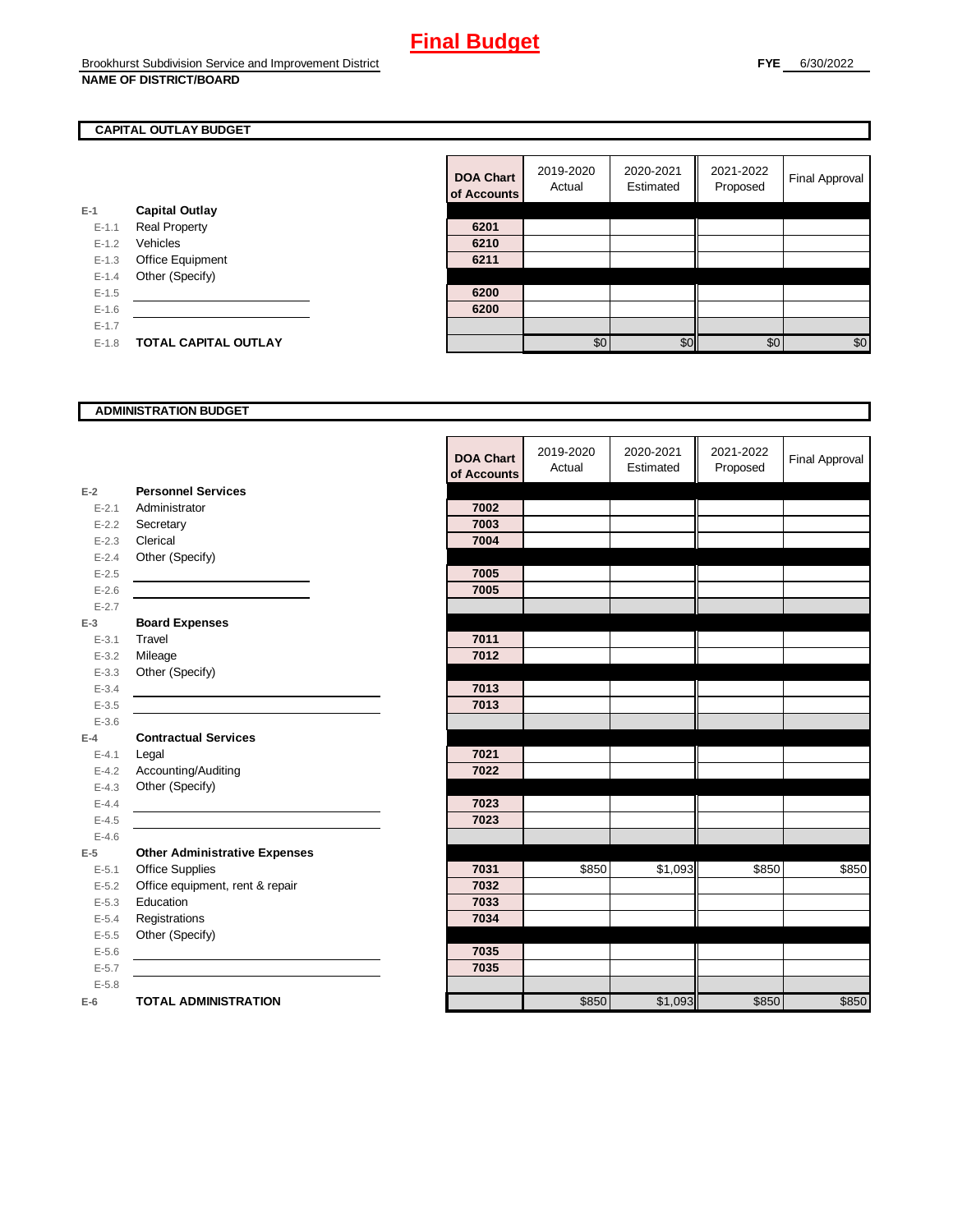### **OPERATIONS BUDGET**

|                    |                                                | <b>DOA Chart</b><br>of Accounts | 2019-2020<br>Actual | 2020-2021<br>Estimated | 2021-2022<br>Proposed | <b>Final Approval</b> |
|--------------------|------------------------------------------------|---------------------------------|---------------------|------------------------|-----------------------|-----------------------|
| $E-7$<br>$E - 7.1$ | <b>Personnel Services</b><br>Wages--Operations | 7202                            |                     |                        |                       |                       |
| $E - 7.2$          | <b>Service Contracts</b>                       | 7203                            |                     |                        |                       |                       |
| $E - 7.3$          | Other (Specify)                                |                                 |                     |                        |                       |                       |
| $E - 7.4$          |                                                | 7204                            |                     |                        |                       |                       |
| $E - 7.5$          |                                                | 7204                            |                     |                        |                       |                       |
| $E - 7.6$          |                                                |                                 |                     |                        |                       |                       |
| $E-8$              | <b>Travel</b>                                  |                                 |                     |                        |                       |                       |
| $E - 8.1$          | Mileage                                        | 7211                            |                     |                        |                       |                       |
| $E-8.2$            | Other (Specify)                                |                                 |                     |                        |                       |                       |
| $E - 8.3$          |                                                | 7212                            |                     |                        |                       |                       |
| $E - 8.4$          |                                                | 7212                            |                     |                        |                       |                       |
| $E - 8.5$          |                                                |                                 |                     |                        |                       |                       |
| $E-9$              | <b>Operating supplies (List)</b>               |                                 |                     |                        |                       |                       |
| $E-9.1$            |                                                | 7220                            |                     |                        |                       |                       |
| $E - 9.2$          |                                                | 7220                            |                     |                        |                       |                       |
| $E - 9.3$          |                                                | 7220                            |                     |                        |                       |                       |
| $E - 9.4$          |                                                | 7220                            |                     |                        |                       |                       |
| $E - 9.5$          |                                                |                                 |                     |                        |                       |                       |
| $E-10$             | <b>Program Services (List)</b>                 |                                 |                     |                        |                       |                       |
| $E-10.1$           | Road Maintenance                               | 7230                            | \$1,200             | \$1,152                | \$2,500               | \$2,500               |
| $E-10.2$           |                                                | 7230                            |                     |                        |                       |                       |
| $E-10.3$           |                                                | 7230                            |                     |                        |                       |                       |
| $E-10.4$           |                                                | 7230                            |                     |                        |                       |                       |
| $E-10.5$           |                                                |                                 |                     |                        |                       |                       |
| $E-11$             | <b>Contractual Arrangements (List)</b>         |                                 |                     |                        |                       |                       |
| $E-11.1$           |                                                | 7400                            |                     |                        |                       |                       |
| $E-11.2$           |                                                | 7400                            |                     |                        |                       |                       |
| $E-11.3$           |                                                | 7400                            |                     |                        |                       |                       |
| $E-11.4$           |                                                | 7400                            |                     |                        |                       |                       |
| $E-11.5$           |                                                |                                 |                     |                        |                       |                       |
| $E-12$<br>$E-12.1$ | <b>Other operations (Specify)</b>              | 7450                            |                     |                        |                       |                       |
| $E-12.2$           |                                                | 7450                            |                     |                        |                       |                       |
| $E-12.3$           |                                                | 7450                            |                     |                        |                       |                       |
| $E-12.4$           |                                                | 7450                            |                     |                        |                       |                       |
| $E-12.5$           |                                                |                                 |                     |                        |                       |                       |
| $E-13$             | <b>TOTAL OPERATIONS</b>                        |                                 | \$1,200             | \$1,152                | \$2,500               | \$2,500               |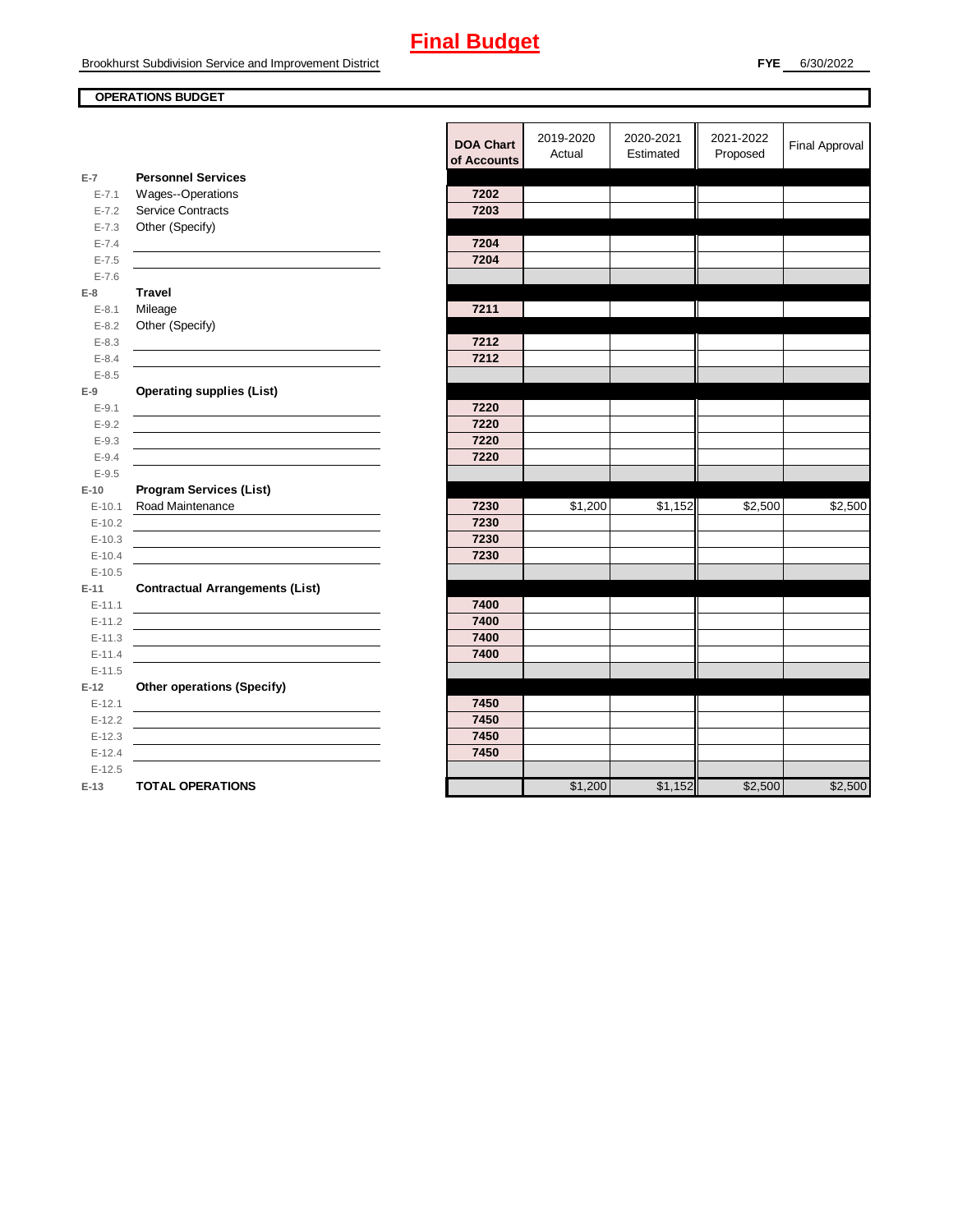### **INDIRECT COSTS BUDGET**

|          |                              | <b>DOA Chart</b><br>of Accounts | 2019-2020<br>Actual | 2020-2021<br>Estimated | 2021-2022<br>Proposed | Final Approval |
|----------|------------------------------|---------------------------------|---------------------|------------------------|-----------------------|----------------|
| $E-14$   | <b>Insurance</b>             |                                 |                     |                        |                       |                |
| $E-14.1$ | Liability                    | 7502                            | \$2,355             | \$2,180                | \$2,355               | \$2,355        |
| $E-14.2$ | Buildings and vehicles       | 7503                            |                     |                        |                       |                |
| $E-14.3$ | Equipment                    | 7504                            |                     |                        |                       |                |
| $E-14.4$ | Other (Specify)              |                                 |                     |                        |                       |                |
| $E-14.5$ | <b>Surety Bond</b>           | 7505                            | \$450               | \$450                  | \$450                 | \$450          |
| $E-14.6$ |                              | 7505                            |                     |                        |                       |                |
| $E-14.7$ |                              |                                 |                     |                        |                       |                |
| $E-15$   | Indirect payroll costs:      |                                 |                     |                        |                       |                |
| $E-15.1$ | FICA (Social Security) taxes | 7511                            |                     |                        |                       |                |
| $E-15.2$ | <b>Workers Compensation</b>  | 7512                            |                     |                        |                       |                |
| $E-15.3$ | <b>Unemployment Taxes</b>    | 7513                            |                     |                        |                       |                |
| $E-15.4$ | Retirement                   | 7514                            |                     |                        |                       |                |
| $E-15.5$ | <b>Health Insurance</b>      | 7515                            |                     |                        |                       |                |
| $E-15.6$ | Other (Specify)              |                                 |                     |                        |                       |                |
| $E-15.7$ |                              | 7516                            |                     |                        |                       |                |
| $E-15.8$ |                              | 7516                            |                     |                        |                       |                |
| $E-15.9$ |                              |                                 |                     |                        |                       |                |
| $E-17$   | <b>TOTAL INDIRECT COSTS</b>  |                                 | \$2,805             | \$2,630                | \$2,805               | \$2,805        |

#### **DEBT SERVICE BUDGET**

**D-2 TOTAL DEBT SERVICE** 

**Debt Service**

**D-1**

D-1.1 **Principal** D-1.2 **Interest** D-1.3 **Fees** 

| <b>DOA Chart</b><br>of Accounts | 2019-2020<br>Actual | 2020-2021<br>Estimated | 2021-2022<br>Proposed | <b>Final Approval</b> |
|---------------------------------|---------------------|------------------------|-----------------------|-----------------------|
| 6401                            |                     |                        |                       |                       |
| 6410                            |                     |                        |                       |                       |
| 6420                            |                     |                        |                       |                       |
|                                 |                     |                        | \$0                   | \$0                   |